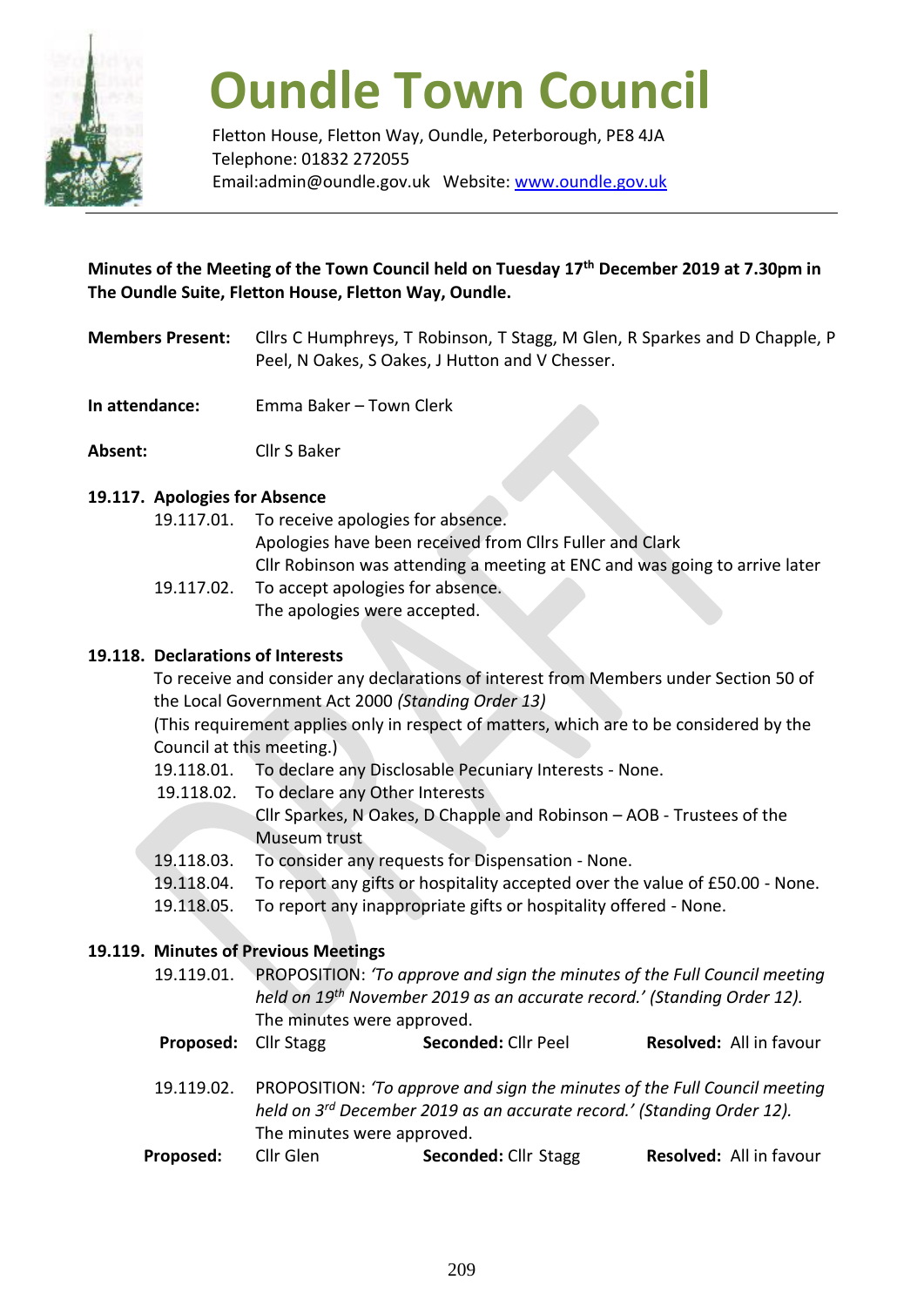- **19.120. Public Participation from Interested Parties or Members of the public** None
- **19.121. Consideration of Requests from Interested Parties - None** None

#### **19.122. Reports**

- 19.122.01. Mayor's Report Deferred as the Mayor had not arrived at the meeting yet.
- 19.122.02. District Councillors Report Cllr Reichhold's report was previously circulated to the Councillors as he was unable to attend.

#### **19.123. Town Matters**

19.123.01. To receive an update regarding following the meeting with Transition Oundle to discuss the cycle routes for Oundle Cllr Hutton attended a meeting with Neil Holland and Mike Austin from Northants Highways and David Wood from TO on 12th December to walked round the potential routes for the cycle track. The highest priority is

Cycleway 1 from the TO report which would link a track from Hillfield Road to the Primary school. The track would be a shared cycle and walking track to encourage children to walk or cycle to school and for parents and cyclists to use. The next stage is to carry out a feasibility study and design the layout. The next stage is to commission the study and design which will be c carried out by Northants Highways at a cost of £3,150.00. The group are confident that the work can be completed within the timescale for spending the S106 money. It was agreed to put the cost approval on the January full council meeting.

- 19.123.02. To receive an update on the bid request from OTC for Fletton Field and consider next steps as the six-month moratorium period is due to expire on 22nd January 2020. A letter has been received from Oundle school confirming their pledge of £125,000 to add to the £95,000 pledged by Oundle Town Council. It was agreed to include the bid on the next Full Council agenda in January.
- 19.123.03. To approve the corrections to names and the addition of 2 names on the War Memorial. Approved. Look into getting a grant **Proposed:** Cllr Chapple **Seconded:** CllrS Oakes **Resolved:** All in favour

#### **19.124. Council Matters**

- 19.124.01. To receive the Clerks Report. The report was received.
- 19.124.02. To receive the NCC Draft Budget for 2020/2021 consultation and to consider a response from OTC.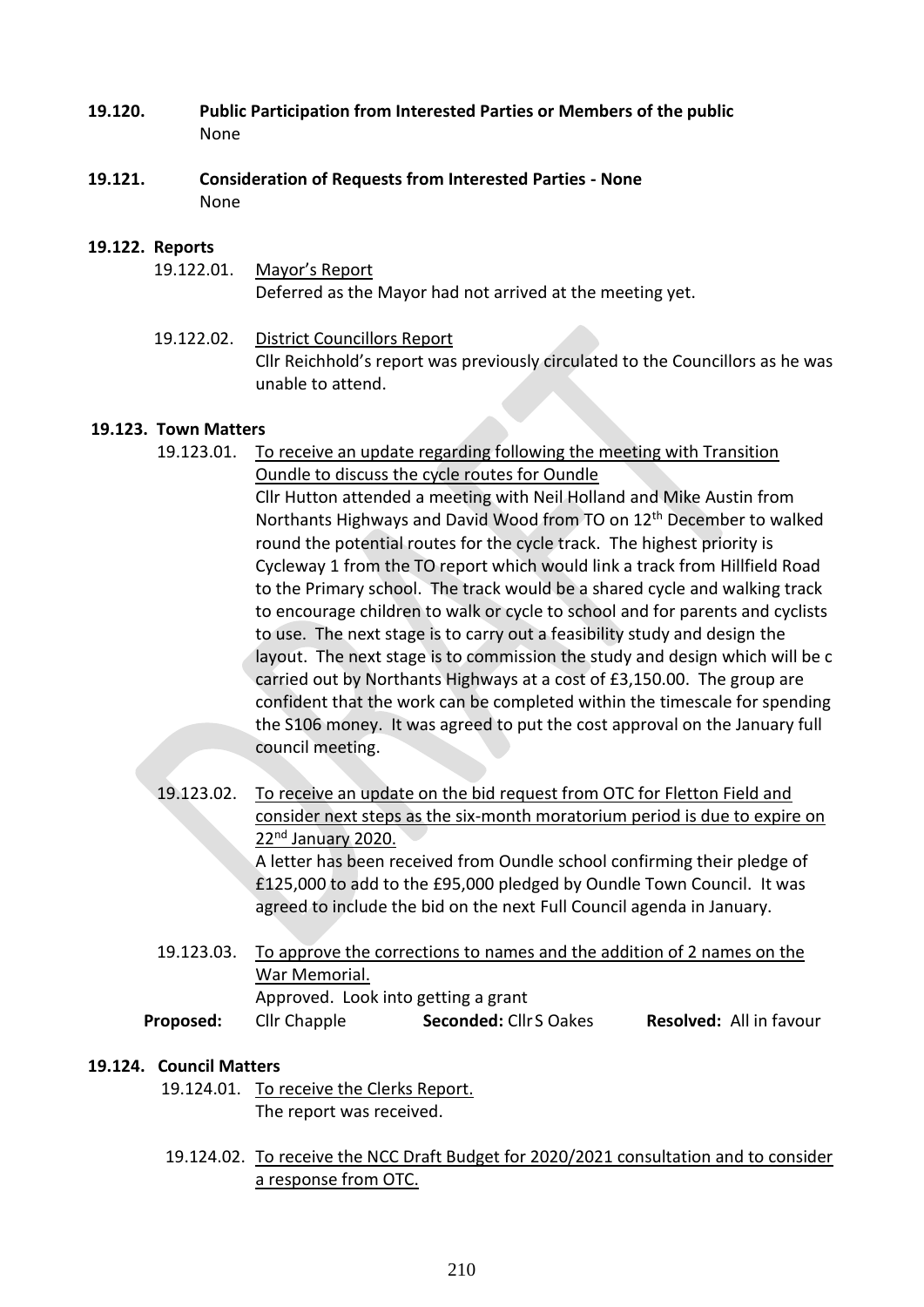The consultation was received.

- 19.124.03. To receive an update from the Christmas Market. The update received.
- 19.124.04. To receive the notes from the meeting with Oundle School on 10<sup>th</sup> December 2019. The notes were received.

7.55pm Cllr Robinson arrived at the meeting.

### **19.125. Financial Matters**

| 19.125.01. | To approve the Bank Reconciliation, Balance Sheet and Hub Trading Account  |                                                                               |                         |  |  |
|------------|----------------------------------------------------------------------------|-------------------------------------------------------------------------------|-------------------------|--|--|
|            | for November 2019.                                                         |                                                                               |                         |  |  |
|            | The monthly bank balance as at $30th$ November 2019 is as follows:         |                                                                               |                         |  |  |
|            | Barclays Account £560,650.60. The accounts were approved.                  |                                                                               |                         |  |  |
| Proposed:  | Cllr Chapple                                                               | Seconded: Cllr Glen                                                           | Resolved: All in favour |  |  |
|            |                                                                            |                                                                               |                         |  |  |
| 19.125.02. | Payments for November 2019.                                                |                                                                               |                         |  |  |
|            | PROPOSITION: 'That the schedule of payments for November 2019 as           |                                                                               |                         |  |  |
|            | presented at this item are paid up and that all related documentation and  |                                                                               |                         |  |  |
|            | cheques are signed'.                                                       |                                                                               |                         |  |  |
| Proposed:  | <b>Cllr Stagg</b>                                                          | Seconded: Cllr Robinson                                                       | Resolved: All in favour |  |  |
| 19.125.03. | To approve the quote of £16,488.55 pa. for Insurance renewal agreement     |                                                                               |                         |  |  |
|            | with WPS for the next 3 years.                                             |                                                                               |                         |  |  |
|            |                                                                            | The insurance quote from WPS was approved.                                    |                         |  |  |
| Proposed:  | Cllr Chapple                                                               | Seconded: Cllr Glen                                                           | Resolved: All in favour |  |  |
|            |                                                                            |                                                                               |                         |  |  |
| 19.125.04. | To approve SLCC Subscription cost for the Clerk, Deputy Clerk and Finance  |                                                                               |                         |  |  |
|            | Officer at £718.00.                                                        |                                                                               |                         |  |  |
|            |                                                                            | The SLCC subscriptions were approved                                          |                         |  |  |
| Proposed:  | <b>Cllr N Oakes</b>                                                        | Seconded: Cllr S Oakes                                                        | Resolved: All in favour |  |  |
|            |                                                                            |                                                                               |                         |  |  |
| 19.125.05. | To approve the proposed contribution rates for LGSS Pension effective from |                                                                               |                         |  |  |
|            | 1st April 2020.                                                            |                                                                               |                         |  |  |
|            |                                                                            | The LGSS employer contributions from 1 <sup>st</sup> April 2020 were approved |                         |  |  |
| Proposed:  | <b>Cllr Stagg</b>                                                          | Seconded: Cllr Peel                                                           | Resolved: All in favour |  |  |
|            |                                                                            |                                                                               |                         |  |  |
| 19.125.06. | To receive the draft Funding Strategy Statement consultation document      |                                                                               |                         |  |  |
|            | from LGSS and agree comments.                                              |                                                                               |                         |  |  |
|            | The Statement was received. It was agreed that the statement was quite     |                                                                               |                         |  |  |
|            | complicated and it was thought that we would benefit from an easy to read  |                                                                               |                         |  |  |
|            | summary.                                                                   |                                                                               |                         |  |  |
| 19.125.07. | To receive the minutes from the Finance & General Purposes Committee       |                                                                               |                         |  |  |
|            | meeting held on 10 <sup>th</sup> December 2019.                            |                                                                               |                         |  |  |

The minutes were received.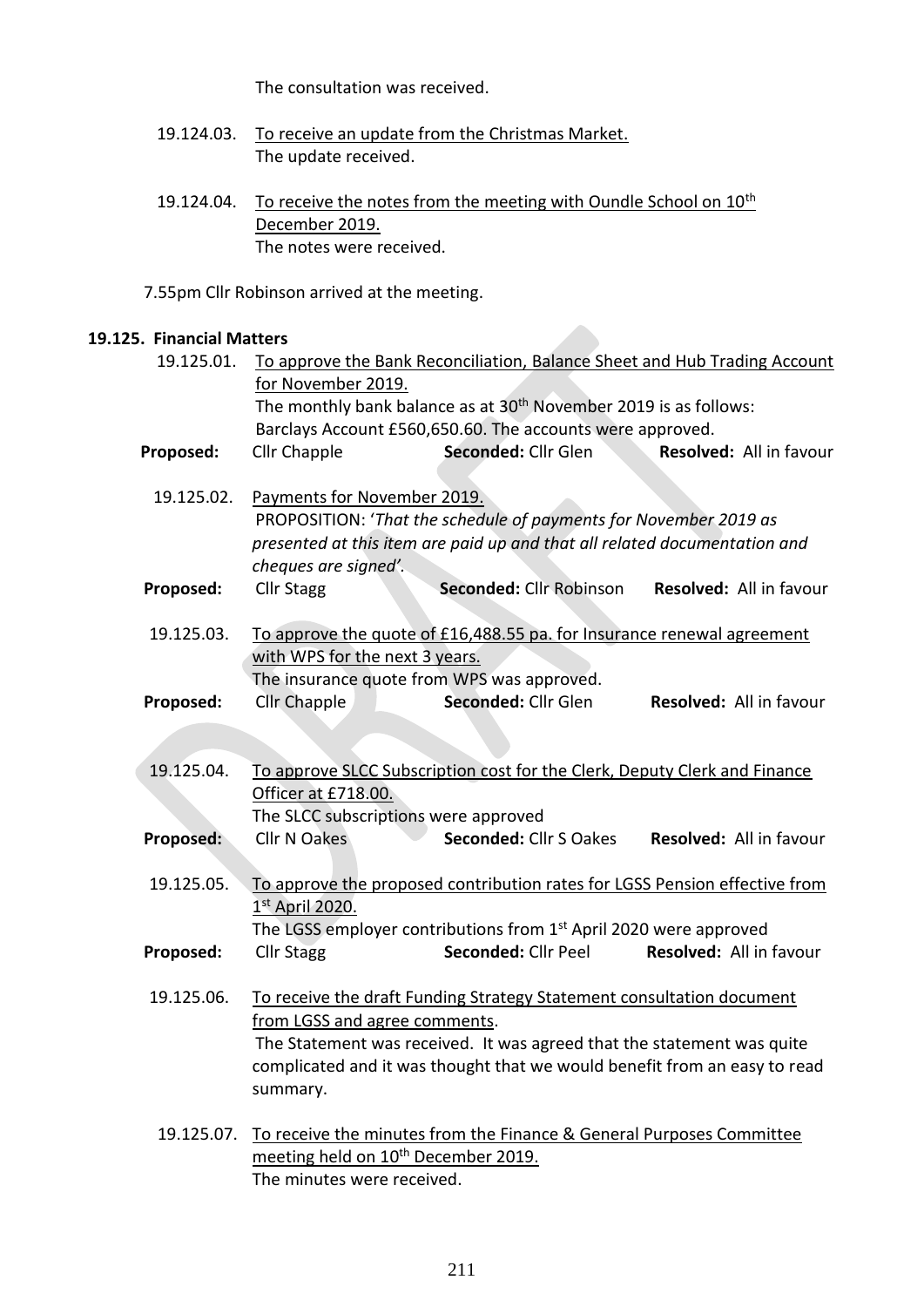|           | 19.125.08. To approve the quote for replacing the fire alarm system in the Courthouse. |                             |                                |  |
|-----------|----------------------------------------------------------------------------------------|-----------------------------|--------------------------------|--|
|           | The quote of £7,487.74 to replace the fire alarm and £362.88 for servicing it          |                             |                                |  |
|           | was approved.                                                                          |                             |                                |  |
| Proposed: | Cllr Peel                                                                              | <b>Seconded: Cllr Stagg</b> | <b>Resolved:</b> All in favour |  |

8.07pm the meeting was closed.

8.09pm the meeting opened

| 19.125.09. | To approve the request from the QVH for a balancing grant of £20,000. |                              |                                |  |
|------------|-----------------------------------------------------------------------|------------------------------|--------------------------------|--|
|            | The grant was approved.                                               |                              |                                |  |
| Proposed:  | Cllr Chapple                                                          | <b>Seconded: Cllr Hutton</b> | <b>Resolved: All in favour</b> |  |

| 19.125.10. |                                                                     | To approve the budget for 2020/2021. |  |                        |
|------------|---------------------------------------------------------------------|--------------------------------------|--|------------------------|
|            | The budget was approved at 7.5% increase on the previous year which |                                      |  |                        |
|            | results in a precept of £494.506.00 for 2020/2021.                  |                                      |  |                        |
| Proposed:  | Cllr Peel                                                           | Seconded: Cllr Robinson              |  | Resolved: 10 in favour |
|            |                                                                     |                                      |  | 1 abstention           |

#### **19.126. Neighbourhood Plan**

19.126.01. To receive the interim report from NP Examiner and to consider what next steps the Council should take.

> Cllr Peel gave an update on recent events. It was agreed that we should look at what options we have in more detail and decide on how the Council will inform the people of the town.

> Cllr Robinson gave an update from the meeting he had attended at ENC earlier in the evening. He presentation to ENC was to ask ENC to work with Oundle to agree the housing allocation for Oundle in the Local Plan. There was a discussion about whether we go back to Regulation 14 and for the NP to still be considered. It was agreed that this would take time and quite a lot of work. Many of the Councillors agreed that an Extraordinary Town meeting should be scheduled early in the New Year to inform the residents.

It was agreed that the clerk write to the examiner and ask for some more time before deciding on what to do next. The decision would be made at the next full council meeting on  $21<sup>st</sup>$  January. The date for the Extraordinary Town meeting would be agreed at the NP meeting on  $7<sup>th</sup>$  January 2020.

19.126.02. To receive response from complaint to ENC regarding the handling of procedures relating to the NP, LP and planning applications and to consider any actions. It was agreed that Cllr Robinson respond in order to proceed through the next stage of the complaint procedure.

**Proposed:** Cllr Hutton **Seconded:** Cllr N Oakes **Resolved:** All in favour

#### **19.127. Planning Matters**